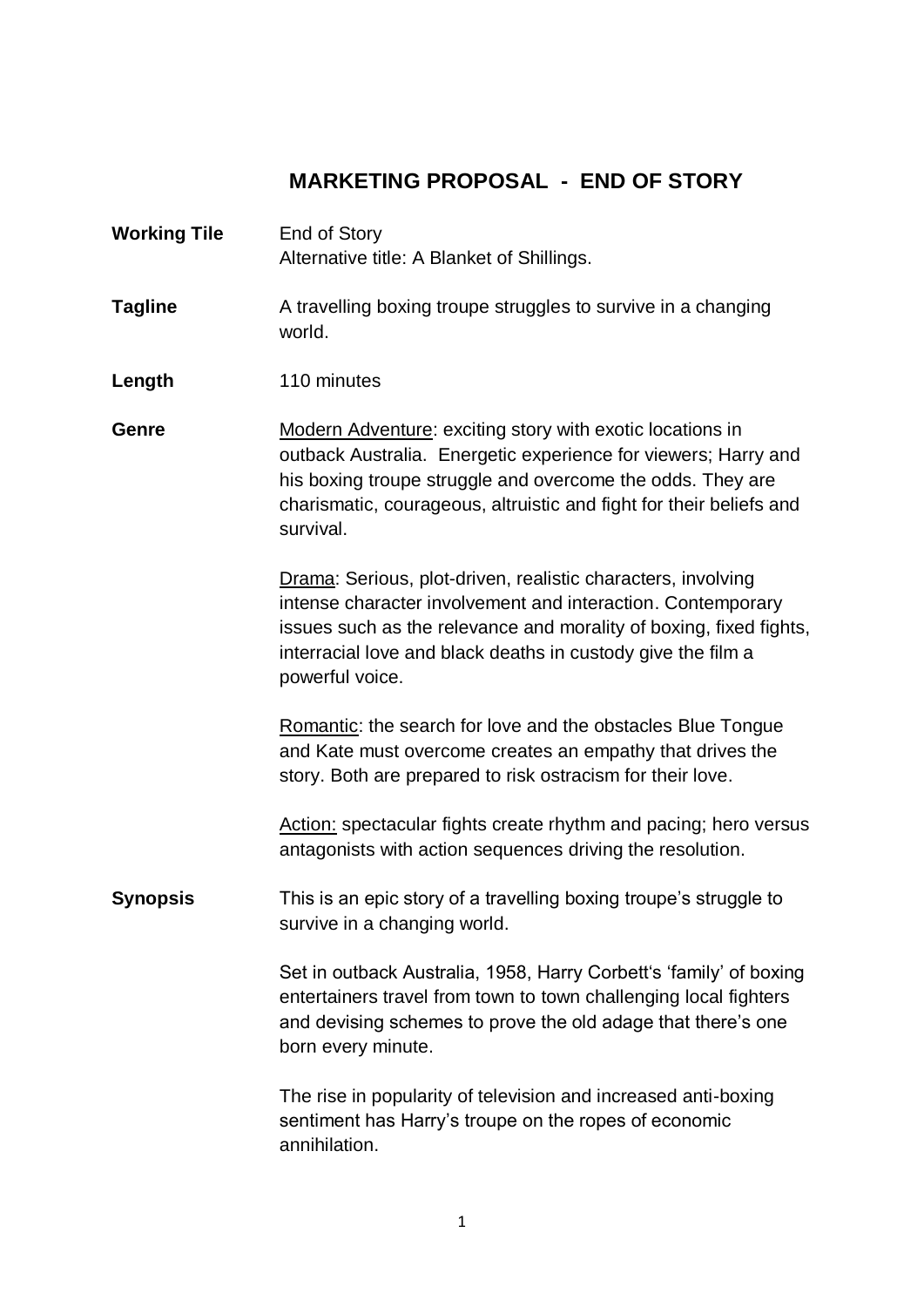It's a time when Aborigines require permission to drink alcohol, are prohibited from local swimming pools, segregated behind chicken wire at picture theatres and interracial relationships are taboo. Boxing, however, is their path to acceptance, though not in the relationship sense.

The story is set against the developing relationship between Blue Tongue, a young Aboriginal, searching for his traditional mother, and Harry's daughter, Kate. Infatuated by Kate, Blue Tongue accepts a challenge by Harry to fight Kate's boyfriend. Although Les is the better fighter Harry orders Les to throw the fight. Blue Tongue, naïve to the fix, subsequently joins the troupe to pursue Kate and continue the search for his mother.

This allows Harry to stir the passions of the crowds by playing the race card. If Blue Tongue defeats the troupe's white champion (Les) the crowds become excited at the prospect of one of their own defeating the main draw card, Scorpion, another Aboriginal fighter.

However, Blue Tongue is a natural fighter and under the guidance of Snowy, a one-arm boxing trainer, quickly matches Les's ability. Harry, suspicious of the developing relationship between Blue Tongue and Kate, attempts to thwart their romance while keeping Blue Tongue in the troupe. But Harry's interference only strengthens the relationship.

When the troupe become aware Blue Tongue is wanted by police they agree to prevent his detection.

Kate is uneasy about her true feelings and disturbed by Blue Tongue's insinuation she may be racist. It's only after Blue Tongue teachers her to swim which subsequently allows her to save her drowning brother does she consummate the relationship.

Because of Les' and Blue Tongue's improvement as fighters Harry arranges a boxing promoter to assess them, at the last venue on their circuit, the annual city show. Expectations are high for professional contracts.

Blue Tongue, Kate and Scorpion attend the pictures but refuse to sit in the area reserved for Aborigines. Blue Tongue and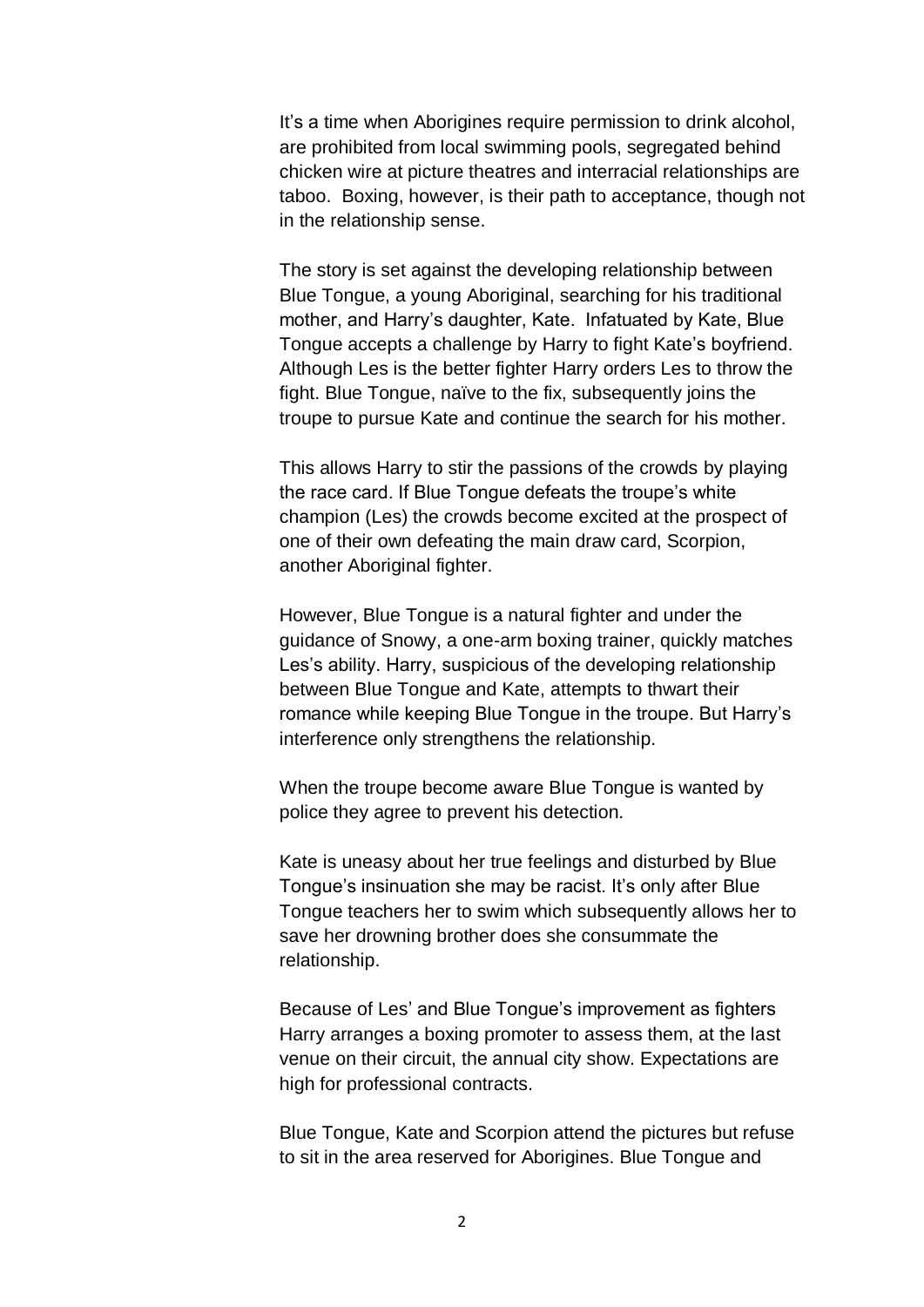Scorpion are arrested. Blue Tongue's ribs are broken and Scorpion is murdered by police.

Kate discovers Blue Tongue has run away from white foster parents. At Kate's instigation Blue Tongue's mother arranges for Blue Tongue's release.

This occurs as the anti-boxing movement succeeds in banning boxing tents and Harry's show is cancelled by the show management. But Harry is determined the last show will go ahead and out maneuvers management.

Blue Tongue challenges the policeman responsible for killing Scorpion to fight him in the boxing tent. It's a challenge the policeman cannot resist.

When Blue Tongue gains the upper hand Harry realizes a victory for Blue Tongue will ensure further persecution by police, but a victory might also end the relationship between Blue Tongue and Kate. However Harry, concerned for Blue Tongue's safety, signals Blue Tongue to throw the fight. The troupe is devastated but Harry is adamant.

Blue Tongue ignores Harry, however a blow to Blue Tongue's ribs leaves him immobile. He refuses to surrender and earns respect from the crowd that courage and heroic dignity deserve.

Although losing the fight Blue Tongue finds his spiritual place in the world.

The boxing promoter is impressed by Les and Blue Tongue but for Harry's troupe this is the end of the story.

**Significance** This is a film set before bitumen and fast rides replaced that wonderful world of flim flam and sideshow alleys. It is both gentle and harsh, yet uniquely Australian, written in the tradition of Fellini's La Strada, Steinbeck's Of Mice and Men and Luhrmann's Strictly Ballroom.

> What will make it a must-see film is its humour and the enigmatic heroism of its main protagonist, Blue Tongue.